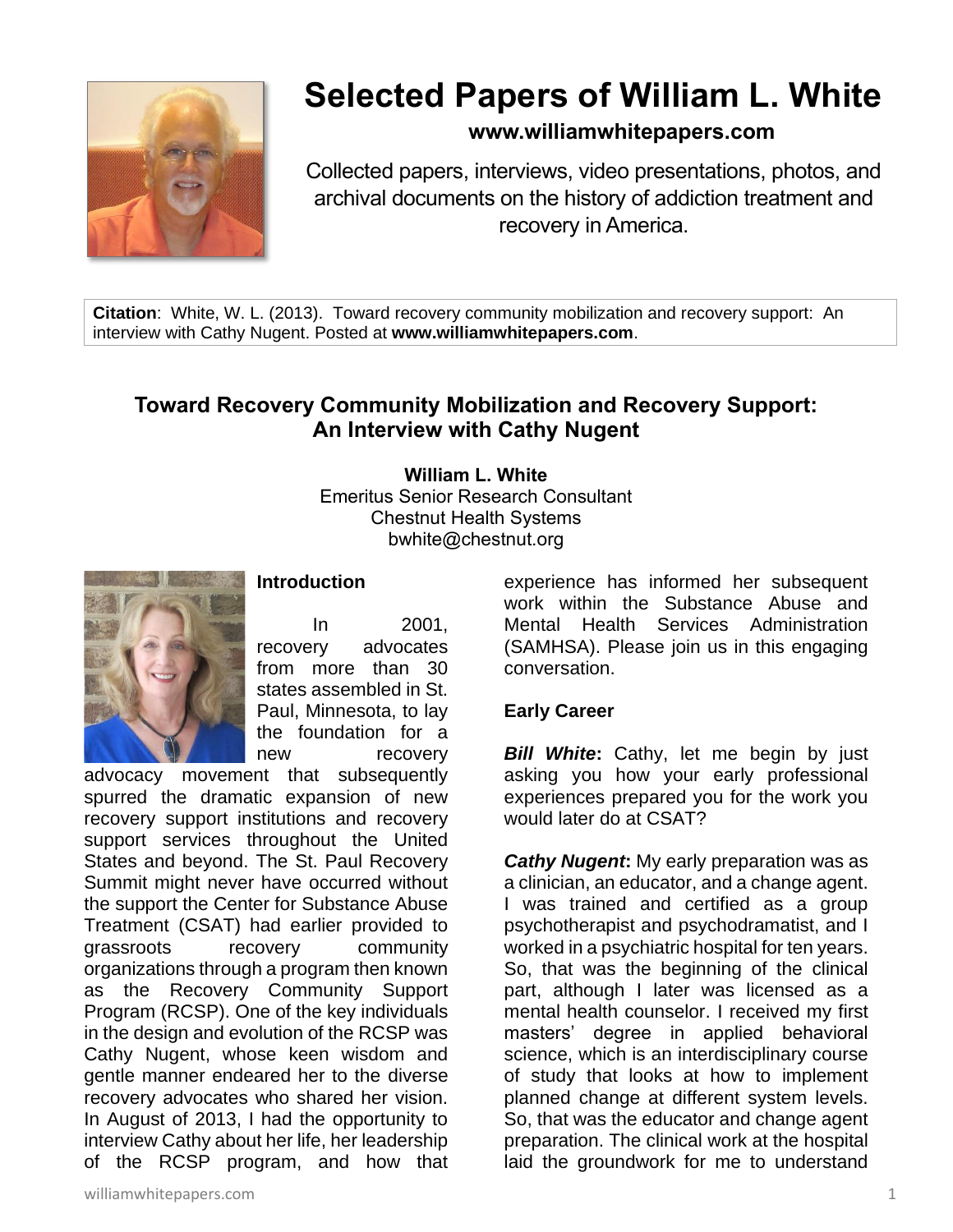that professional clinical treatment alone was not enough to get people onto a trajectory of long-term recovery, reintegration into the community, and a full and satisfying life. I saw the need for recovery support services even then, and I also saw that community-based services were woefully inadequate. In addition, my training as an applied behavioral scientist heightened my awareness of the need to bring together people with concern for an issue or a problem and apply systems thinking and facilitation skills to enable them to come up with ideas and solutions most relevant to their needs, strengths, and preferences.

*Bill White***:** You also were involved with other projects at CSAT before your involvement with RCSP. How did that earlier work inform your later CSAT work?

*Cathy Nugent***:** I had a very interesting and fulfilling project with the Center for Substance Abuse Prevention (CSAP) working with the National Resource Center for Women. The Center focused on substance abuse prevention and treatment, mental health, and maternal and child healthcare for women. The project examined the intersection of issues such as domestic violence, sexual abuse, and women's substance use and mental health problems.

With the National Resource Center, I managed the community team training institute (CTTI). The CTTI brought together stakeholders from the women's community to look at intersecting issues and develop community solutions to address them. Community teams of representatives from domestic violence, criminal justice, prevention, mental health, maternal health, and other areas participated in crossdisciplinary training focused on action plans for facilitating key areas of change in their home communities. Working with that project laid the groundwork for how I would later think about working with the RCSP Program.

# **The RCSP Program**

*Bill White:* And how did the opportunity to work with CSAT's RCSP come up?

*Cathy Nugent***:** I actually left the government briefly to work on my doctorate, and about a year later, I decided to come back to SAMHSA. My reentry was in a position as a State Project Officer for the block grant in CSAT. I was in that position for about three months when the Request for Applications for the RCSP program was released. CSAT needed a Project Officer to work with the RCSP. It sounded like a really exciting opportunity, and because of my training and previous experience, I was fortunate enough to be chosen for the role.

*Bill White***:** How did the idea for the RCSP develop within CSAT?

*Cathy Nugent***:** The idea actually began before I came to CSAT. A few self-identified staff members in recovery and their allies saw the possibilities of an organized recovery community. CSAT leadership was quite receptive and hosted an early focus group to explore the idea with leaders, such as Linda Kaplan, who at the time was with NAADAC, and June Gertig, a self-identified family member who would later play an important role as Project Director for the RCSP Technical Assistance Project. CSAT said to these people, "We want to do something to bring people in recovery together and we want you to help us decide what that would look like." Out of that focus group came the idea for the recovery community support program.

RCSP was also modeled, to some degree, on the mental health community support program that SAMHSA had been supporting for some time. SAMHSA had a long history of giving support to mental health consumers/survivors in local communities to come together to work on common concerns, but the agency hadn't focused on the addiction recovery community before RCSP. I think there was a perfect storm or confluence of influences at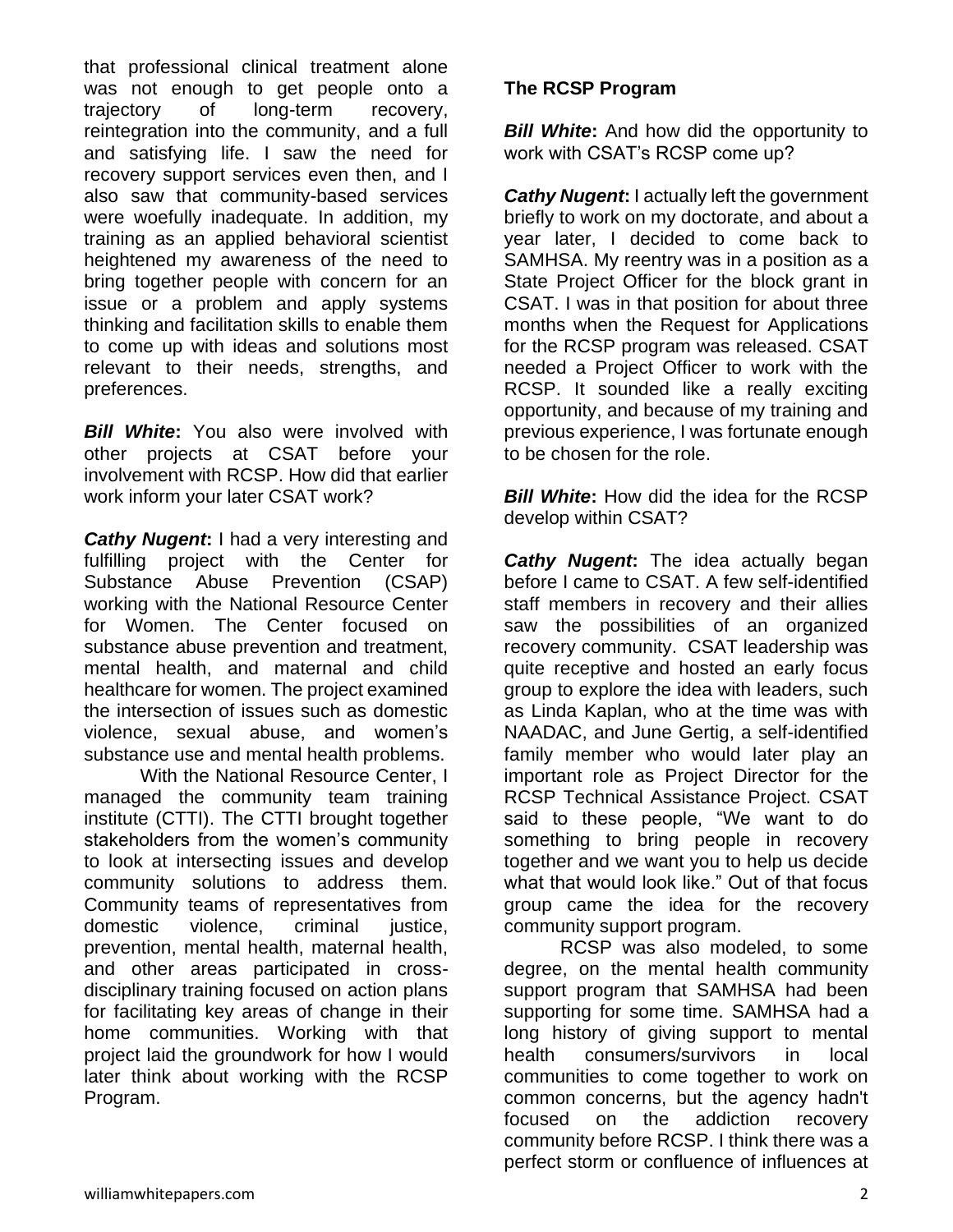that time that helped launch RCSP. We're talking about the mid-1990s. There was awareness of efforts by people like Harold Hughes to organize SOAR and other recovery mobilization efforts. SAMHSA was poised and ready to step in and help.

*Bill White***:** What was the original long-term vision of the RCSP?

*Cathy Nugent***:** I appreciated that there would be power in numbers by organizing the recovery community and was open to whatever vision might emerge from the leaders in the recovery community. In my mind, the idea was that we would bring together the different communities of recovery and provide an opportunity for them to forge a long-term vision of expanding support for recovery in the U.S. My approach was always that the people coming together, our grantees and others, were really the experts who had wonderful, creative ideas. I saw my role as a project officer to facilitate the emergence of those ideas and bring to bear whatever resources SAMHSA could offer to move those ideas and the larger vision forward.

*Bill White***:** What are your recollections about those first RCSP grantees and the first RCSP meetings?

*Cathy Nugent***:** I look back on them with a sense of great appreciation and awe. Everyone there was an innovator. There was a tremendous amount of enthusiasm and energy, as well as a real sense that what we were doing was historic and unprecedented. We all wanted the opportunity to make a positive mark and hoped RCSP would have a long life. Those early meetings were filled with tremendous excitement and creativity.

The early meetings provided opportunities for different communities to share and express their culture. This was an important part of the community-building process: that individuals and groups shared what was most important to them – their values, heritage, and beliefs. There was also lots of time for networking, thoughtprovoking community discussion, problemsolving in small groups, and time for project development and planning. We did the typical kinds of sessions on how to manage a federal grant because, for many of the grantees, this was the first time that they had had a grant. We offered lots of technical assistance and support because, above all, we wanted these organizations to be successful.

We had some wonderful consultants and facilitators who worked with us. Using their knowledge and skill, they helped us shape the RCSP vision. There were also powerful leaders and facilitators within the recovery community who emerged – people like Tom Hill, Patty McCarthy Metcalf, Phil Valentine, Joe Powell, Andrea Johnson, Bev Haberle, Barbara Warren, and many others. They soon emerged as leaders and technical assistance providers to others.

*Bill White*: The thing that is most striking to me when I think of the early RCSP days was the incredible cultural diversity of the grantees. How was that diversity achieved? And how conscious was that effort?

*Cathy Nugent***:** Well, it was very conscious. One of the things that we knew even in those early days was the importance of culture in achieving and sustaining recovery. We also wanted to honor the idea that there are many pathways to recovery and that all of those pathways were valid. So we wrote into the early RFAs that we were seeking geographical and cultural diversity.

At that time, SAMHSA still had the resources that allowed us to go out on the road when we had RFAs out. We would go to maybe three places around the country and invite potential applicants to come in and to discuss how to write a grant application and do things like the budget and the evaluation section. Then we had break-out sessions that were specifically about the program component of the RFA, where we could really go into detail about the kinds of ideas that would be promising to include in an application. We did a great deal of outreach to communities of color and encouraged them to come to those meetings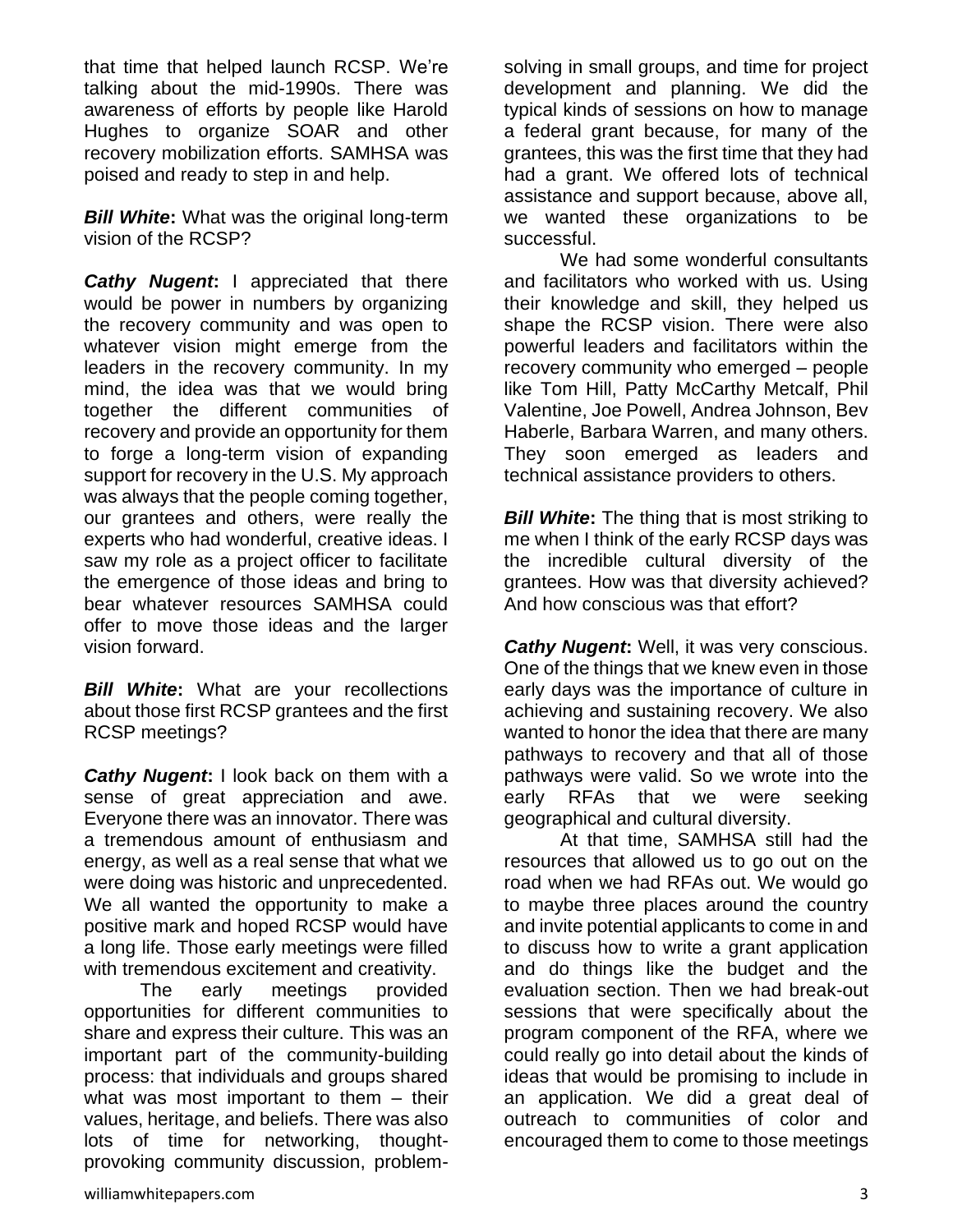so that they would have the benefit of that technical assistance.

We also provided a great deal of telephone TA in the pre-application period and application period. I remember having very lengthy and sometimes very exciting and interesting conversations with potential grantees. Many had never thought of applying for a federal grant and were surprised and excited to know that SAMHSA would consider funding an innovative, culturally specific intervention. For example, White Bison was one of our early grantees. It is very gratifying to know that RCSP gave Don Coyhis a start on the Wellbriety Movement and the many other exemplary programs and initiatives White Bison has developed. Another of our early grantees was the Asian Recovery Center in Seattle, Washington. They did a beautiful job fashioning a family-centered approach to recovery that was more congruent with the cultural values of their community than an approach focused primarily on the individual. An exciting part of the RCSP was the grantees sharing their cultures and their pathways to recovery with each other. It was a wonderful opportunity to raise awareness and promote a sense of oneness across very diverse communities. I also think it's fair to say that RCSP flourished in part because of the culturally specific models that emerged in those early years.

*Bill White***:** What do you think were some of the most important accomplishments of the RCSP during that early period when it was focused primarily on recovery community mobilization and advocacy?

*Cathy Nugent***:** I think just bringing together the recovery communities and laying the seeds for what would later become a large organized network of recovery community organizations across the country was a major accomplishment. Faces and Voices emerged a little later, but I recall some of the key players from those early days, including a group called The Alliance that was headed up by Jeff Blodgett that later convened that historic meeting in Minnesota where Faces and Voices of Recovery was initiated. We

invited Jeff to speak with our grantees, and many of the early RCSP grantees were involved in shaping that national movement. And, Bill, you will remember that we invited you to come and speak with us many times. You were then and have continued to be a major thought leader in the recovery movement. Your presentations and discussions with the grantees and with me were always insightful and helpful. One of the achievements of the RCSP was to link the amazing group of grantees with innovative thinkers like you, Jeff, Stacia Murphy (from NCADD), and others. We really did have hopes at that time of an emerging national movement.

*Bill White***:** I remember a period with all of these rising local grassroots efforts with virtually no connecting tissue between them. RCSP served as that first connecting tissue.

*Cathy Nugent***:** I think you said that really well, Bill. And that is what I see as the major accomplishment of those early years. RCSP built the capacity of those small grassroots efforts and formed connections that allowed them to come together and experience themselves as a network.

*Bill White*: How was the RCSP received within CSAT and SAMHSA?

*Cathy Nugent:* Very positively. There was tremendous support for the program. The program started just about the time that Dr. H. Westley Clark came as the CSAT Director. I remember Dr. Clark came to the first RCSP meeting along with then SAMHSA administrator Dr. Nelba Chavez. Dr. Clark clearly understood what the program was about and was very supportive from day one. We also enjoyed great support from Rick Sampson, who was the Director of the Division where the RCSP was housed and from Ivette Torres, who headed up Recovery Month. Other CSAT and SAMHSA leaders were also interested in what the grantees were doing and frequently met with them at grantee gatherings.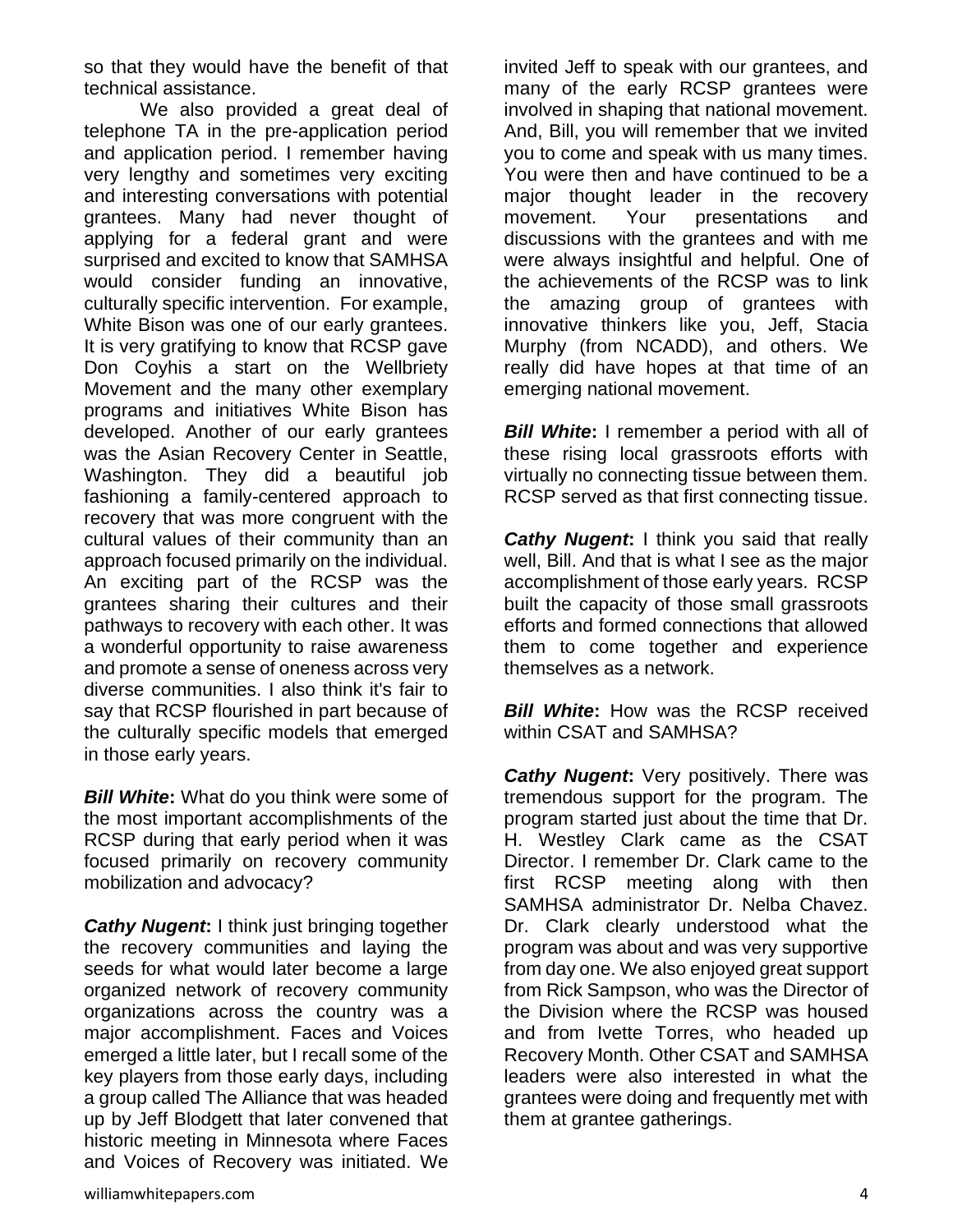*Bill White***:** Do you see RCSP as the beginning of the increased recovery orientation within CSAT?

*Cathy Nugent***:** Yes, I do. The peer movement's strong emphasis on recovery had a major influence on CSAT.

I remember the first recovery community grantee meeting. In preparation, June Gertig and I were talking, and June came up with this metaphor of treatment as a big table and with all these chairs pulled up to the table—recovery being one of the chairs. But halfway through the first grantee meeting, we realized that June's metaphor was incorrect: The table was recovery, and treatment was one of the chairs at the table. My work with the grantees precipitated a dramatic shift in my thinking, and CSAT began to undergo a similar change. We all became aware that our focus needed to be on recovery as the larger construct, with treatment being an important route to recovery, but not the only one. The peer movement's emphasis on recovery and wellness also influenced a shift toward strengths-based and holistic services, in contrast to fragmented and deficit-based approaches. These changes in orientation and approach have continued to be important in CSAT and SAMHSA.

## **2002 Change in RCSP Focus**

*Bill White***:** I want to take you to the year 2002. The focus of RCSP shifted from recovery community mobilization and advocacy to a focus on the development of recovery support services. Could you describe the background behind this shift?

*Cathy Nugent***:** Sure. The RCSP focused on organizing the recovery community to have a voice in policies, programs, and services for people with addictive disorders. Sometimes community members were unclear about the purpose or value of such an effort. We sometimes heard, "Mobilizing for what purpose?" from the recovery community. Efforts to influence service delivery toward a recovery orientation appealed to some people, but to others, that idea seemed vague and abstract. Moreover, many people coming to RCSP events wanted and needed recovery-related services themselves. They wanted help with things like finding recovery housing, getting a job, working on their legal problems, finding a way to get a criminal record expunged, or having a place to come and be with other people in an alcohol- and drugfree environment where there were opportunities for social engagement and recovery support.

There were no programs in CSAT providing these types of services at the time. As we saw this greater need for recovery support services, we changed the focus of the grant program. We also increased the funding level from about \$100,000 each to up to \$275,000 because we knew the grantees would need more funding to provide recovery support services. We made the shift, and the RCSP became the Recovery Community Services Program.

*Bill White*: How well were the existing RCSP grantees able to make that transition?

*Cathy Nugent***:** We held a series of meetings to do that, and we definitely called it a shift in focus. We invited the grantees to help us think about how we could best accomplish this shift and what some of the issues would be. It was a more difficult transition for some than others, but I think most embraced the idea that they were going to be able to provide direct services in their communities and have the opportunity to develop creative ways of meeting the holistic needs of the people they were engaging.

**Bill White:** This year will mark the 15<sup>th</sup> year of RCSP. When you look back, what do you feel are the most important accomplishments of the RCSP over this extended time span?

**Cathy Nugent:** I think RCSP brought some very important innovations for the field. One is the emergence of recovery and wellness centers in the addiction recovery field. Some of the grantees developed physical spaces –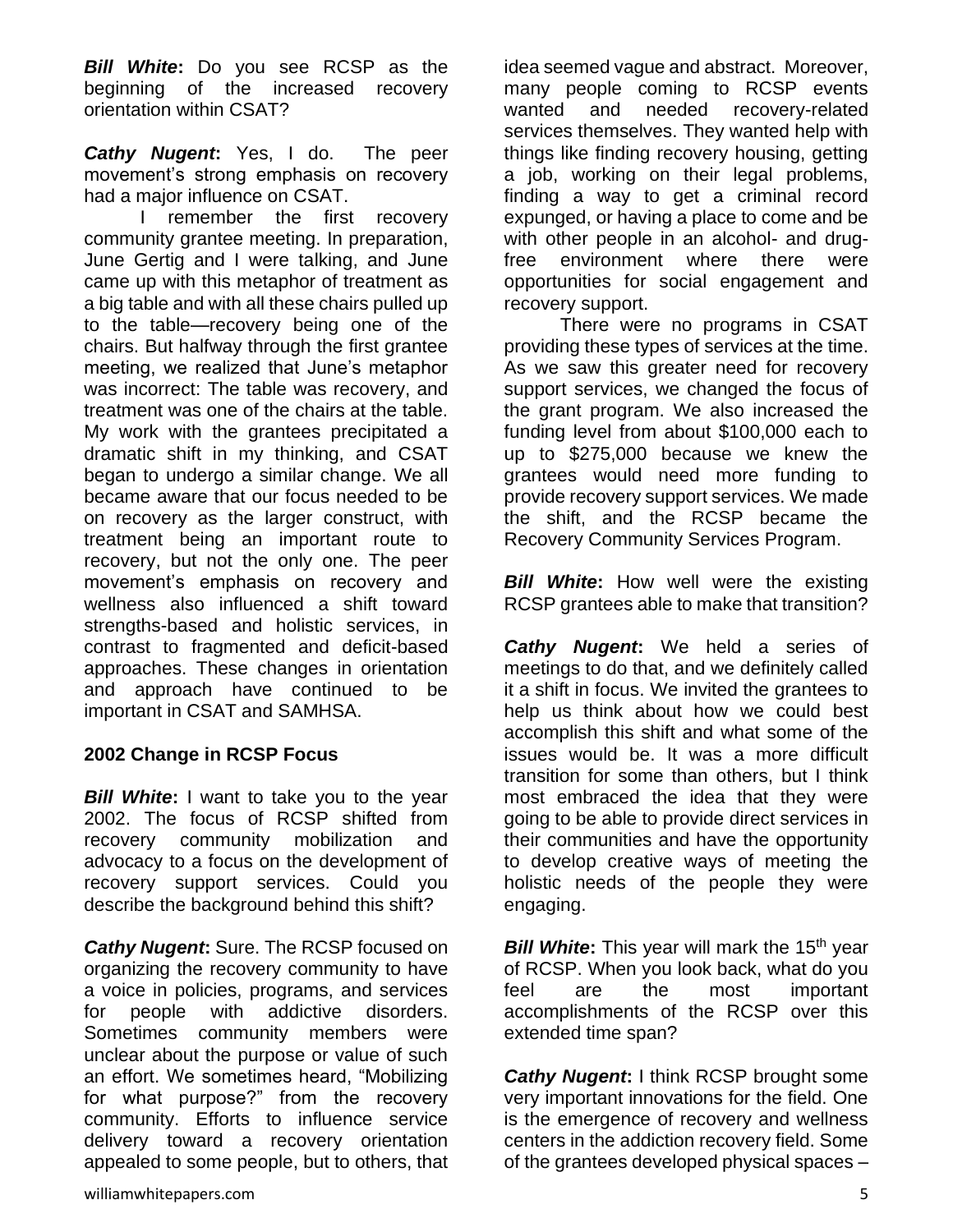recovery centers – where people could come in and participate in a broad range of recovery support activities, including all kinds of peer-led meetings, twelve-step groups, peer-led relapse prevention groups, and computer banks where people could develop a resume following a resume-writing class. Some of these centers had a clothing closet where people could actually get a nice-looking suit that they might wear for a job interview. There might be health and wellness activities, like yoga and meditation. These centers were set up to meet the full range of needs for people in recovery in their communities. They also served as safe alcohol- and drug-free spaces where people could develop a culture of recovery and give and receive support from people who were part of that culture.

We organized the services around four categories: 1) emotional support, and that included things like peer coaching or peer mentoring one-on-one or in groups, 2) informational support such as educational groups or linking people up to resources that they needed but they didn't know about, 3) instrumental support, which would be actually helping people do concrete things like getting clothes or arranging transportation for outpatient treatment or recovery meetings, and 4) affiliational support, which would help people make that transition from the culture of addiction to affiliational support within the culture of recovery. I think the development of recovery centers and the organization of recovery supports around those four categories of social support were very important contributions of the Recovery Community Services Program.

*Bill White***:** What lessons did you learn through this process about how to effectively work with recovery community organizations?

*Cathy Nugent***:** I think there was a really strong affirmation for me in the stance I naturally assumed: coming in as a person who felt I wasn't the expert, who didn't have the answers, but who had a sense of excitement and appreciation of the skills,

talent, and wisdom of the community that was coming together. I think that was a really important lesson—to provide the process skills to bring people together in a way that will facilitate their having the opportunity to bring forth their ideas and their wisdom. The people that we're working with are those who have the answers to their needs and they know best how to bring their strengths and resources to bear.

*Bill White:* There's one event I'd like you to reflect back on, and that is the 2005 National Recovery Summit. Looking back today, what was the significance of that event?

*Cathy Nugent***:** We had brought together our grantees a number of times, and this was an opportunity to bring together a larger group of national leaders in the recovery field and some other federal agencies. We had representatives from NIDA and NIAAA there. The idea was to bring together a group that would help us come to consensus on a definition of recovery, on a set of principles of recovery, and elements of a recoveryoriented system of care. I think bringing together people to think through these issues and arrive at general consensus was of great importance to the field. The work from the Summit gave us a vision, definition, and operational principles that were concrete and had buy-in. This work was then disseminated across the nation and used to help guide policy, programs, and services.

*Bill White***:** To me, that summit was a key policy transition point. I'm thinking back to your metaphor with June Gertig about the table and the chairs and the federal policy awakening that the table is recovery rather than treatment. I think a major leap towards recovery management and recoveryoriented systems of care emerged out of that conference.

*Cathy Nugent***:** I agree. This was a real turning point in federal policy, with CSAT coming out and saying, "We're promoting recovery and we see that there are many pathways to recovery, treatment being one of them. We certainly understand the critical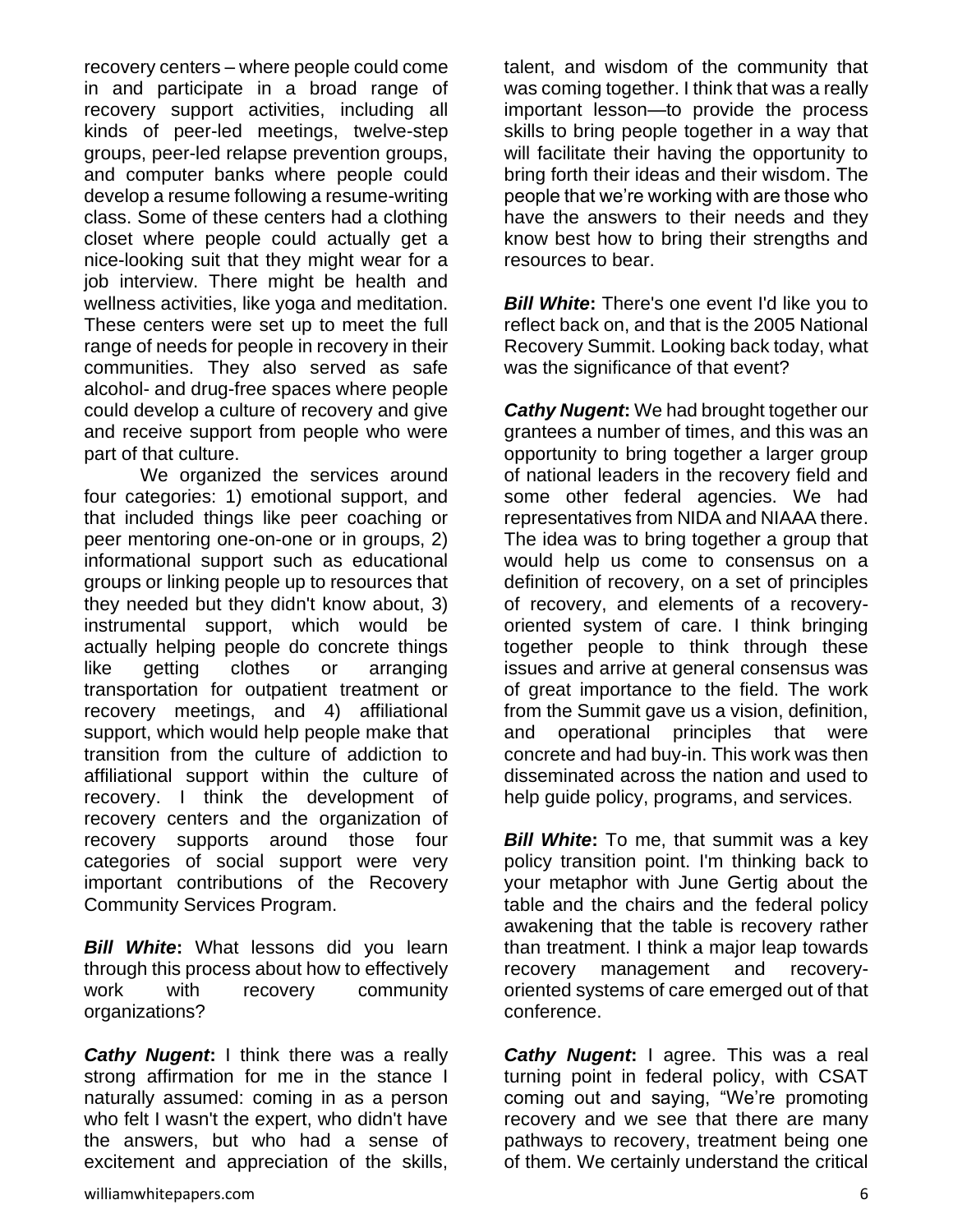importance of treatment, but we also know that recovery is the larger construct and treatment is a part of it."

## **The ATTC Network**

*Bill White***:** How did your work with the RCSP inform your later work with the Addiction Technology Transfer Center network?

*Cathy Nugent:* Well, when the opportunity for the position of ATTC Project Officer emerged, I was very excited because I thought it fit well with my earlier preparation and training in applied behavioral science. I also saw that the ATTC system was a national infrastructure influencing the way state administrators and treatment providers thought about treatment and recovery.

The RCSP was a way to mobilize the recovery community and understand their vision. The National Summit put forth a recovery definition and set of principles and elements of a recovery-oriented system of care. And the ATTC network became a vehicle to disseminate the recovery orientation nationally through training, technical assistance, materials, and other resources. Through the ATTCs, I saw an opportunity to infuse the recovery vision and principles into state systems and to help addiction treatment providers better understand this new vision of recovery.

*Bill White***:** At that time, there was a lot of interest in shifting addiction treatment from acute models to recovery management models and in developing recovery-oriented systems of care, but most of this was emanating from the advocacy and research communities and a few pockets of clinical innovation. The real shift at the state and provider levels seems to me to have come from the influence of the ATTCs. Would you agree?

*Cathy Nugent***:** Yes. An important role of the ATTCs was to take research and translate it so that it was understandable to providers. The ATTCs played a significant role in helping to shift the national treatment

perspective towards a recovery orientation. For example, the ATTCs developed a number of key monographs, several of which you authored. Mike Flaherty wrote one that I think is very important on the research undergirding many of the recovery concepts. Several other ATTC Directors had been advocates for recovery for some time, so they were ready, willing, and able to help advance the ball. The ATTCs developed a "training of facilitators" approach that was very instrumental in helping state leaders understand what a recovery-oriented system of care would look like and how to implement it. The ATTCs became a national dissemination effort to help make the shift from the traditional acute treatment model to a long-term recovery management and recovery-oriented systems of care approach.

#### **Center for Mental Health Services**

*Bill White***:** In 2011, you began work as a Senior Public Health Analyst at SAMHSA's Center for Mental Health Services. How did your interest in recovery support resource development continue in that role?

*Cathy Nugent***:** In my work at CMHS, I am staff lead for the Recovery Support Strategic Initiative, which is one of the eight initiatives of focus in SAMHSA. Paolo del Vecchio is the current lead. Kathryn Power was the lead previously, and I've worked with both to help infuse the recovery orientation into all programs and initiatives across SAMHSA. This is a progression of the work that I had been doing in CSAT and a logical next step for me. I was always interested in mental health because that was my early training. In addition to my administrative work at SAMHSA, I have maintained a strong interest in clinical work, and I am still a practicing licensed clinical professional counselor and Board-certified psychodramatist. My current position provides an opportunity to explore how the recovery movements from mental health and substance use disorders might be able to work together in the emerging landscape of health reform with its greater emphasis on a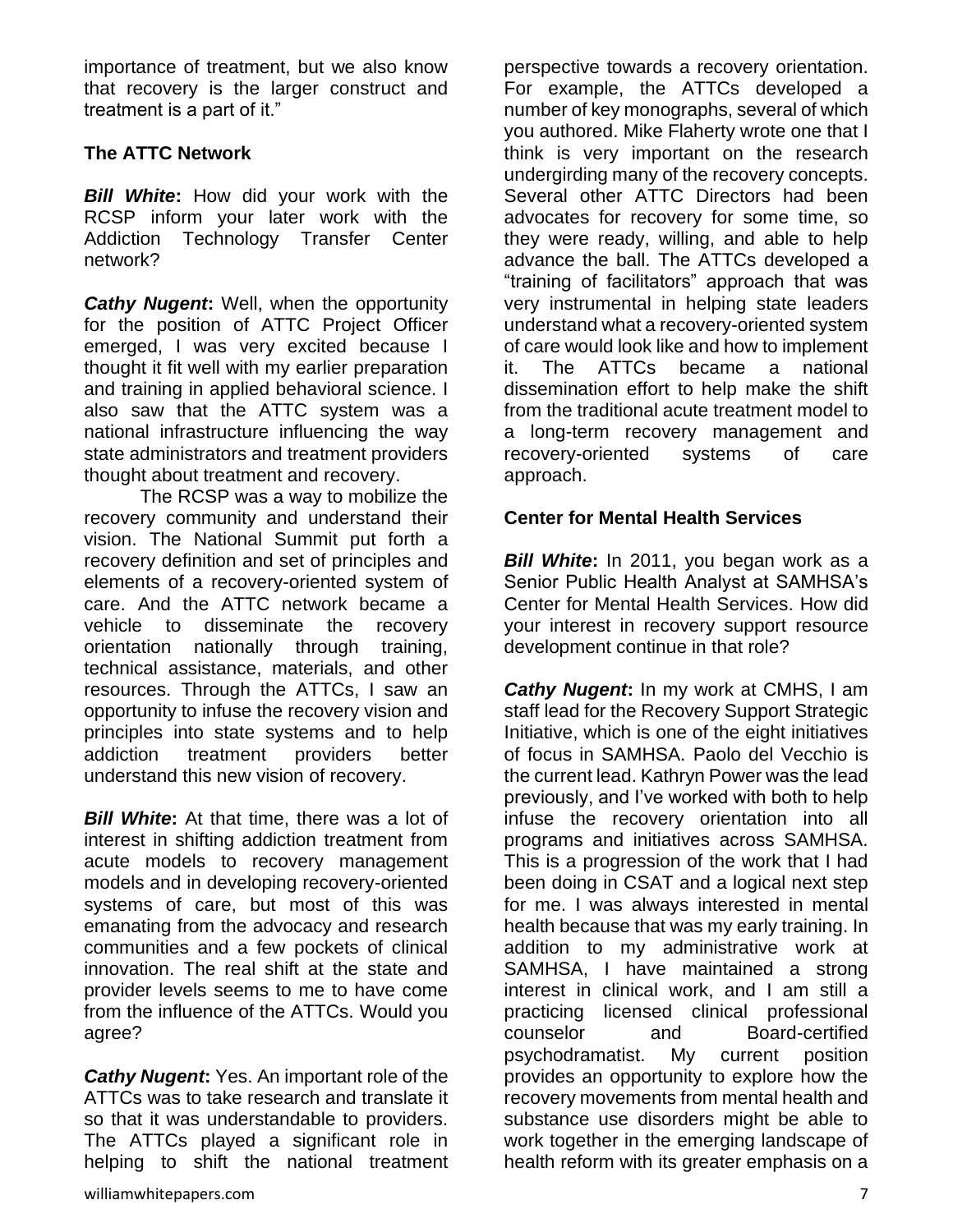unified behavioral health recovery community and integration with primary health care.

*Bill White***:** Do you see any potential pitfalls in these service integration initiatives that we will need to carefully manage?

*Cathy Nugent***:** I do. Although there are definite commonalities between the mental health and addiction recovery movements, there are some distinct differences. It is really important to honor those differences – as a practical as well as a philosophical matter. I'll give an example. In our development of recovery centers, it is critically important for people in addiction recovery that those centers and that the people who come there be alcohol- and drug-free. For most people in recovery, abstinence is the cornerstone. So, recovery spaces need to be sober/abstinent spaces. For some people with mental health conditions (who don't also have substance use disorders), the use of alcohol may be okay. But it wouldn't be a good idea to have a recovery center for people with substance use disorders where there was not an abstinence-based culture. There are differences too in the services that are provided. For example, many people with mental health conditions might benefit from supported employment where there's a job coach who goes to the job with the person, helping to pave the way in the workplace and negotiating accommodations for the individual. People in recovery from addictions often need different kinds of vocational support services. More often than needing special accommodations on the job, they need help overcoming legal barriers to employment. For example, in some states, you can't even get a barbers' license if you have a prior conviction for possession of an illegal substance. So the kinds of services that are needed may be very different, and it's really important to make sure every individual gets the specific services that best serve his or her long-term recovery.

*Bill White***:** With all of this new service integration activity, it occurs to me that this

move toward a focus on more holistic, global health has been a persistent theme within your career.

*Cathy Nugent***:** It has. I see the whole health model as the wave of the future. The fragmented, siloed approach simply doesn't work for most people. We need to find ways to provide integrated services in accessible settings so that people can easily get the full range of clinical and recovery support services they want and need. At the same time that we find improved coordination and integration of services, it is important that we don't create a homogenized behavioral health recovery community that no longer recognizes and honors the differences between the mental health and addiction recovery movements. And it is equally important to encourage people from the two movements to reach their hands across the aisle and find ways they can work together to build a stronger whole health delivery system that will serve the needs of everyone.

#### **Career Retrospective**

**Bill White:** You played such an incredibly important role in the development of recovery community organizations and the development of peer recovery support services in the US. When you look back over this work, what do you feel best about?

*Cathy Nugent***:** That's a really excellent question, Bill, especially at this late stage in my career. I would say, first of all, that I just feel very grateful and honored to have witnessed and participated in this work over the past fifteen or so years. I'm excited about the continued growth in the recovery movement and so gratified to have played a part in that development. I guess I feel best about having had the wisdom to approach the task with humility. I think I provided the space for people to come together and let the vision and values of the community emerge. I trusted that everyone was coming from a place of integrity and that everything would work out. And it did work out beautifully.